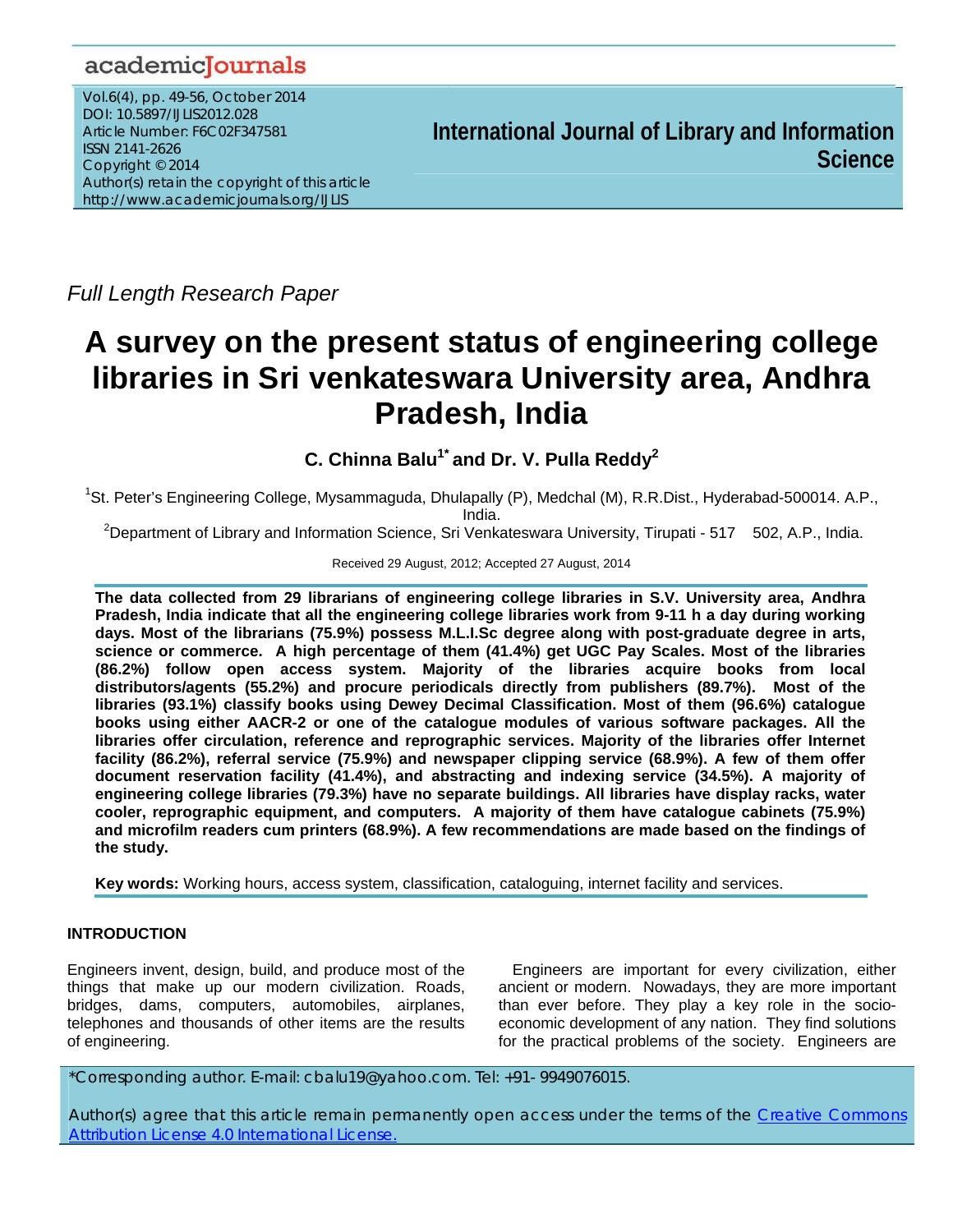of various types and are wide spread in various fields viz., Aerospace and Astronautical Engineering, Civil and Construction Engineering, Computer Engineering, Electrical Engineering, Industrial Engineering, Marine Engineering, Mechanical Engineering, Metallurgical Engineering, Mining Engineering, Geological Engineering, Nuclear Engineering and Petroleum Engineering.

In India, engineering education is imparted at various levels namely craftsmanship, diploma, degree, postgraduate and research in specialized fields. Engineering graduates today require not only adequate technological ability and problem solving skills, but also must be endowed with soft skills like cooperative working, communication and presentation skills, business ethics and inter-personal relationships. They must also possess deep commitment to safety, reliability, quality and sustainability of all engineering activities in which they take part. Now, engineering institutions have a new responsibility of providing opportunities to every student to acquire these abilities in addition to their technological knowledge.

#### **Importance of engineering college libraries**

Libraries provide support to engineering colleges for achieving the goals and vision of respective engineering colleges through ensuring quality based library and information support services to the students, research scholars and faculty members. Librarians are professionally committed to update the collections continuously in order to reinforce and enrich the knowledge base for assisting the stakeholders of engineering colleges to achieve excellence in academic, research and development, consultancy, continuing engineering education, and interaction with external environment. With the passage of time, the needs of engineering users have been drastically changed.

Libraries are the soul of any research or academic institution. They form the most vital forum of education, especially in the field of engineering education. Due to the rapid development taking place in various fields of science and technology, it becomes imperative for the libraries to remain up-dated so that information becomes accessible to its pursuers. The main purpose of engineering libraries is to support the teaching and research programmes of engineering colleges.

#### **REVIEW OF LITERATURE**

The studies that were conducted on engineering college libraries are discussed in the following paragraphs.

Sharma (2001) conducted a survey on engineering college libraries in Haryana using questionnaire method. The results show that four out of sixteen librarians are on the regular basis and get proper pay scale and status as

well. Ninety per cent of the libraries are kept open for eight hours a day to suit the college working hours. Seventeen responding libraries use DDC scheme to classify the library material. As far as cataloguing is concerned, 60% of the responding libraries use AACR-II and 15%, CCC while 25% of libraries did not respond to this question. Only nine libraries have the catalogue in card form. Chandra (2002) described the various factors that motivate engineering colleges for implementing resource sharing. Various considerations for networking of engineering college libraries and major potential problems for resource sharing are examined as well. Saibaba (1994) conducted a study on cooperation and networking among engineering and technological libraries in India. His study revealed that cooperation and networking among libraries facilitate saving of money and time, especially in the escalation of prices and shrinking of budget. Raj and Verma (1992) conducted a survey on engineering college libraries in India by using a mailed questionnaire method. Twenty five out of 34 libraries indicated the number of Indian and Foreign journals subscribed separately. Regarding classification, 23 libraries use Dewey Decimal Classification (DDC), 8 libraries use Universal Decimal Classification (UDC) and 2 libraries use Colon Classification (CC). One library has not given any information in this regard. Regarding the Catalogue code followed, one library follows ALA Code, 14 libraries follow AACR-I, 8 libraries follow AACR-II and 11 libraries follow Classified Catalogue Code (CCC).

#### **Need and purpose of the study**

Excellent engineering colleges are essential to prepare engineers with good knowledge and skills in engineering. Teachers, laboratories and libraries are important components in providing good engineering education. Engineering college libraries have to serve a special type of users. Unless these libraries have adequate resources such as finance, building, furniture etc., they may not be able to render necessary services to their users.

The review of literature indicates that no survey has been undertaken so far on engineering college libraries with regard to their resource, services and facilities in Sri Venkateswara University area.

Hence, the present study has been undertaken with a purpose to examine the existing conditions of engineering college libraries so that the necessary measures can be undertaken to improve their sources, services and facilities.

#### **Objectives of the study**

The following are the specific objectives of the study:

1. To examine the qualification, experience and scale of pay of librarians of engineering college libraries;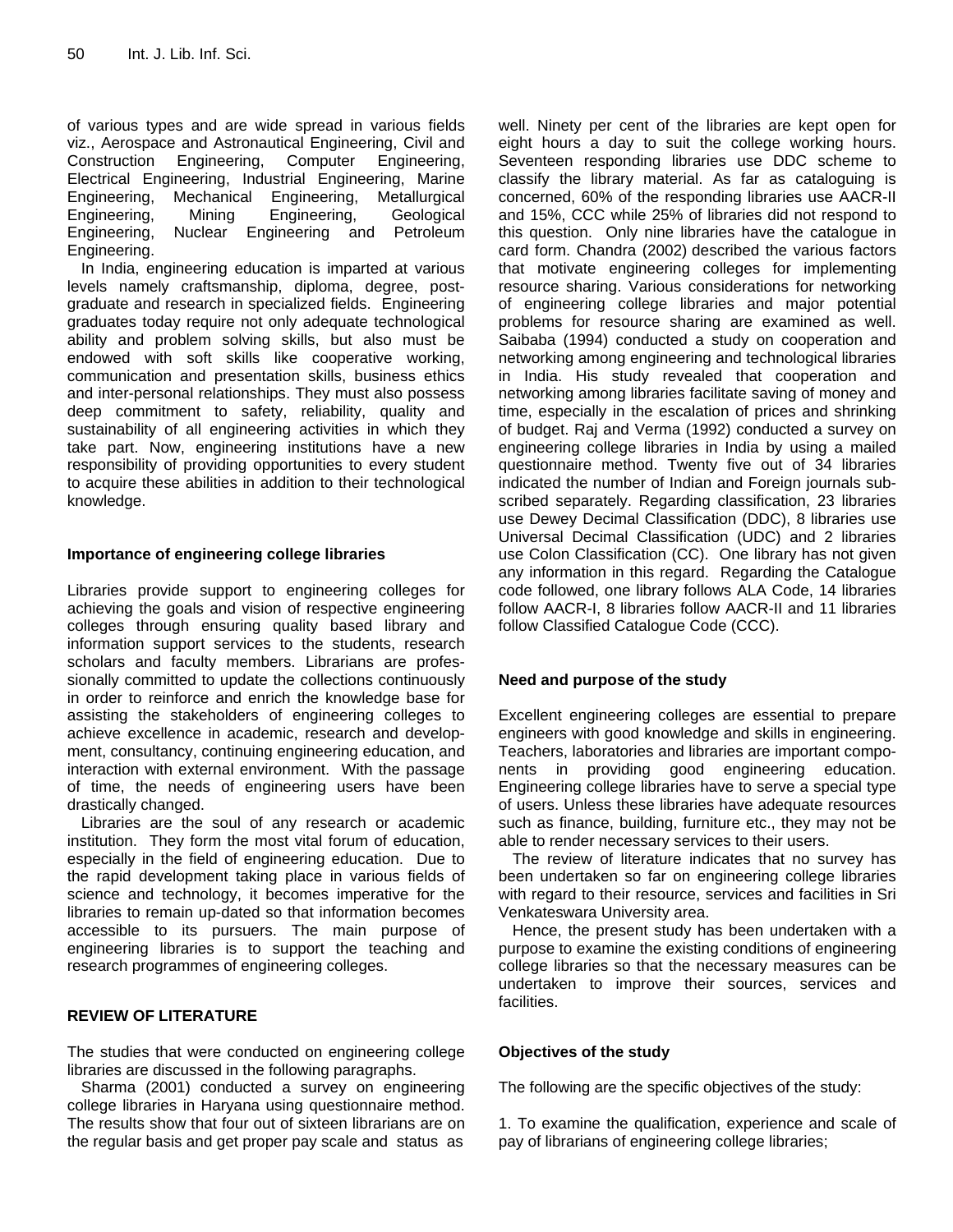**Table 1.** Distribution of librarians according to their qualifications.

|                                         | Librarians |      |
|-----------------------------------------|------------|------|
| <b>Qualifications</b>                   | Nο<br>%    |      |
| P G with M.L.I.Sc.                      | 22         | 75.9 |
| P G with M.L.I.Sc. and M.Phil. (L I Sc) | 06         | 20.7 |
| P G with M.L.I.Sc. and Ph.D. (L I Sc)   | 01         | 03.4 |
| Total                                   | 29         | 100  |

2. To examine the working hours of the library and to know the type of access system followed in the libraries;

3. To study the acquisition procedure of books and periodicals, and technical processing in engineering college libraries;

4. To know the procedures for lending documents in engineering college libraries; and

5. To examine the services and physical facilities of these libraries.

#### **METHODOLOGY**

Questionnaire method is used for collecting the required data for the present study. The questionnaire consists of questions on qualification, experience, pay scales of librarians, library working hours, access system, acquisition, classification, cataloguing, services and physical facilities. There are 36 engineering colleges in Sri Venkateswara University area at the time of investigation. This area covers the districts of Anantapur, Kadapa, Kurnool, Chittoor, and Nellore. Each college has its own library. The investigator selected 29 engineering college libraries out of 36 by simple random sampling to examine the present conditions of these libraries. Copies of questionnaire were distributed to the librarians of these engineering college libraries and the filled in copies were collected personally from them.

#### **Analysis and interpretation of data**

The data collected from the librarians were analyzed and interpreted in the following paragraphs.

#### **Qualifications**

 A question has been put to the librarians to know their qualifications. The responses given by them are shown in Table 1.

It is observed from Table 1 that most of the librarians (75.9%) have P.G. with M.L.I.Sc degree, 20.7 per cent of them have P.G. with M.L.I.Sc. and M.Phil (L I Sc) and the remaining 3.4 per cent have P.G. with M.L.I.Sc. and Ph.D (L I Sc). Hence, it can be concluded that most of the **Table 2.** Distribution of librarians according to their experience.

|                       | Librarians |      |
|-----------------------|------------|------|
| Experience (in years) | No.        | %    |
| 5 or less than 5      | 12         | 41.4 |
| 6-10                  | 08         | 27.6 |
| $11 - 15$             | 06         | 20.7 |
| More than 15          | 03         | 10.3 |
| Total                 | 29         | 100  |

librarians have P.G. with Master's Degree in Library and Information Science.

### **Experience**

A question has been put to the librarians to know the number of years of experience they possess. The responses given by them are shown in Table 2.

Table 2 shows that a high percentage of the librarians (41.4%) have 5 years or less than 5 years of experience, 27.6 per cent of them have 6-10 years, 20.7 per cent of them have 11-15 years and the remaining 10.3 per cent of them have more than 15 years.

#### **Scales of Pay**

In order to know the scales of their librarians working in engineering colleges, a question has been put to them. The responses given by them are shown in Table 3.

It is evident from Table 3 that a high percentage of the librarians (41.4%) get their scales of pay according to UGC, 31 per cent of them get scales of pay according to A.P. State Government and the remaining 27.6 per cent of them get consolidated pay.

# **Library working hours**

The functioning of the library on working days and on holidays is described in the following paragraphs.

#### **Working hours on working days**

A question has been put to the librarians to know the library hours on working days. The responses given by them are shown in Table 4.

Table 4 shows that a high percentage of the librarians (41.4%) work from 9.00 a.m. to 7.00 p.m. on working days; 24.1 per cent of them, from 9.30 a.m. to 8.00 p.m.; 20.7 per cent, from 9.00 a.m. to 7.30 p.m., and the remaining 13.8 per cent, from 10.00 a.m. to 7.00 p.m. It is also evident from the study that all the libraries function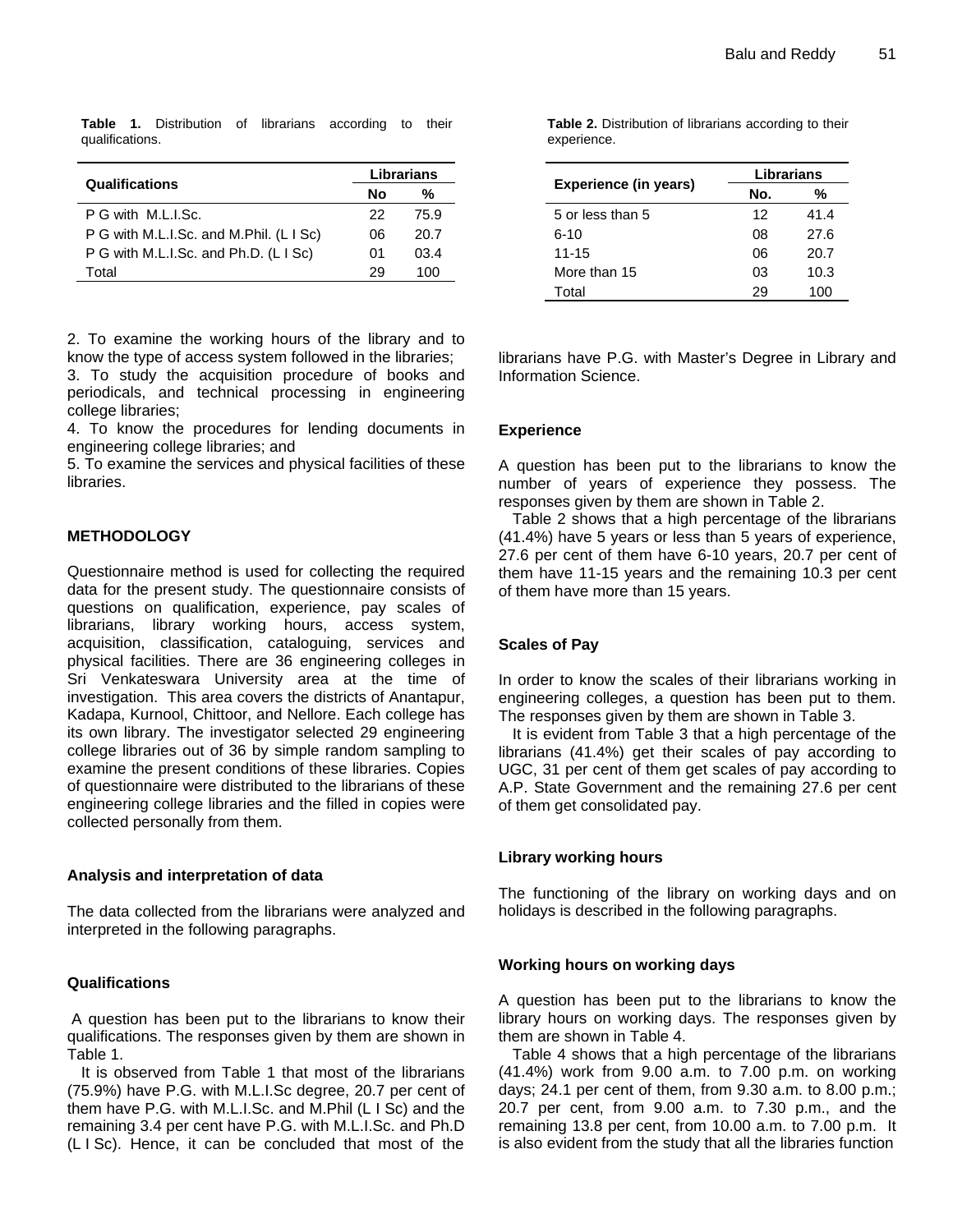|                         | Librarians |      |
|-------------------------|------------|------|
| Scales of pay           | No.<br>℅   |      |
| UGC                     | 12         | 41.4 |
| <b>State Government</b> | 09         | 31.0 |
| Consolidated pay        | 08         | 27.6 |
| Total                   | 29         | 100  |

**Table 3.** Distribution of librarians according to their scales of pay.

**Table 4.** Distribution of libraries according to their working hours on working days.

|                              | <b>Libraries</b> |      |
|------------------------------|------------------|------|
| Working $h$ (a.m. $- p.m.$ ) | %<br>No.         |      |
| $9.00 - 7.00$                | 12               | 41.4 |
| $9.00 - 7.30$                | 6                | 20.7 |
| $9.30 - 8.00$                | 7                | 24.1 |
| $10.00 - 7.00$               |                  | 13.8 |
| Total                        | 26               | 100  |

**Table 5.** Distribution of libraries according to their working hours on holidays.

| Working $h(a.m. - p.m.)$ | Libraries |      |
|--------------------------|-----------|------|
|                          | No.       | %    |
| $9.00 - 12.30$           | 15        | 51.7 |
| $9.00 - 1.00$            | я         | 31.1 |
| $10.00 - 2.00$           | 5         | 17.2 |
| Total                    | 29        | 100  |

from 9 - 11 h a day on working days.

#### **Working hours on holidays**

A question has been posed to the librarians to know the library hours on holidays. The responses given by them are shown in Table 5.

Table 5 shows that the majority of the librarians (51.7%) work from 9.00 a.m. to 12.30 p.m. on holidays; 31.1 per cent of them, from 9.00 a.m. to 1.00 p.m. and the remaining 17.2 per cent, from 10.00 a.m. to 2.00 p.m. Hence it can be concluded that all the engineering college libraries work for 3 - 4 h a day on holidays.

#### **Access system**

The library can follow either open access system or closed access system. In open access system, the reader has the freedom to choose the books he/she likes in the stack area of library. In closed access system, the

**Table 6.** Distribution of librarians according to their responses with regard to type of access system followed.

|                 | Librarians |      |
|-----------------|------------|------|
| <b>Response</b> | No.        | %    |
| Open access     | 25         | 86.2 |
| Closed access   | იი         | ΩO   |
| <b>Both</b>     |            | 13.8 |
| Total           | 29         | 100  |

reader approaches the librarians for the book he/she needs. A question has been put to the librarians to know the type of access system followed in their libraries. The responses given by them are shown in Table 6.

Table 6 shows that the most of the librarians (86.2%) said that their libraries follow open access system and the remaining 13.8 per cent of them replied that their libraries follow both open access system and closed access system.

#### **Acquisition**

One of the most important activities of a library is the acquisition of library materials. These materials can be acquired by purchase, exchange and gift. The basic activities of an acquisition department include selecting and ordering materials, checking in receipts and verification of materials following upon non-receipts and paying invoices.

#### **Methods of purchasing books**

A question has been put to the librarians to know the methods of purchasing of books in their libraries. Their responses are shown in Table 7.

Table 7 shows that the majority of libraries (55.2%) acquire books from local distributors/agents, 27.6 per cent of them get directly from publishers and the remaining 17.2 per cent obtain by inviting quotations.

#### **Subscription of periodicals**

Primary periodicals usually report the results of recent researches more quickly than books. The other types of periodicals are abstracting, indexing and reviewing periodicals. All these are essential to users of engineering college libraries. Librarians were asked to know the methods of subscribing to periodicals in their libraries. The responses given by them are shown in Table 8.

Table 8 shows that the majority of librarians (89.7%) replied that their libraries procure periodicals directly from publishers and the remaining 10.3 per cent of them procure through agents.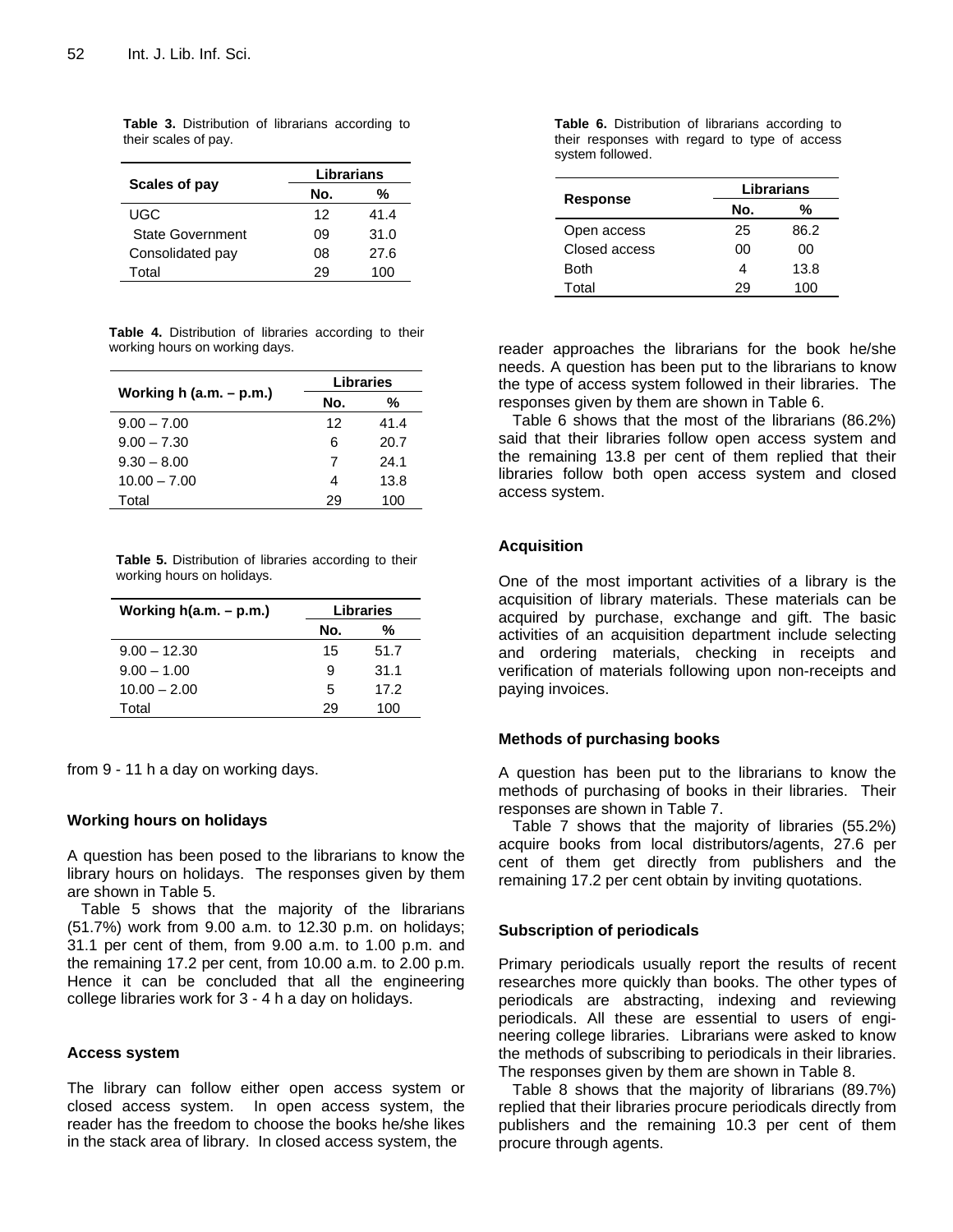**Table 7.** Distribution of librarians according to their responses with regard to methods of purchasing books.

| <b>Methods of purchasing books</b> | <b>Libraries</b> |      |
|------------------------------------|------------------|------|
|                                    | No.              | %    |
| By inviting quotations             | 5                | 172  |
| Directly from publishers           | 8                | 27 R |
| Local distributors/Agents          | 16               | 55.2 |
| Total                              | 29               | 100  |

**Table 8.** Distribution of librarians according to their responses with regards to methods of subscription to periodicals.

|                            | <b>Libraries</b> |      |
|----------------------------|------------------|------|
| <b>Subscription method</b> | %<br>No.         |      |
| Through agents             | 3                | 10.3 |
| Directly from publishers   | 26               | 89.7 |
| Total                      | 29               | 100  |

**Table 9.** Distribution of librarians according to their responses with regard to classification of books.

|                 | <b>Libraries</b> |      |
|-----------------|------------------|------|
| <b>Response</b> | No.              | %    |
| Yes             | 27               | 93.1 |
| N٥              | 02               | 06.9 |
| Total           | 29               | 100  |

#### **Evaluation on present subscription to periodicals**

According to latest AICTE norms, there should be a minimum of 12 technical journals  $-6$  Indian and 6 International for each branch of engineering. Librarians were asked to know the number of engineering periodicals subscribed (Indian and foreign) in each branch of engineering.

The analysis of periodicals revealed that majority of the college libraries (58.6%) fulfill the norms of AICTE with regard to the subscription of periodicals and the remaining 41.4 per cent of them do not fulfill them.

#### **Classification and cataloguing**

Every library should classify and catalogue the documents so that they should be made available to users on the shelves.

#### **Classification of books**

Irrespective of the size of the library collection, it is

**Table 10.** Distribution of librarians according to their responses with regard to classification scheme used.

| <b>Classification schemes</b> | <b>Libraries</b> |     |
|-------------------------------|------------------|-----|
|                               | No.              | %   |
| C.C                           | 00               | 00  |
| D.D.C                         | 27               | 100 |
| U.D.C                         | 00               | ΩO  |
| Total                         | 27               | 100 |

**Table 11.** Distribution of librarians according to their responses with regard to suitability of classification scheme.

| <b>Classification schemes</b> | <b>Libraries</b> |     |
|-------------------------------|------------------|-----|
|                               | No.              | %   |
| C.C.                          | 00               | 00  |
| D.D.C.                        | 29               | 100 |
| U.D.C                         | ΩO               | 00  |
| Total                         | 29               | 100 |

essential that the library classification should make each document readily available. In other words, it should enable one to locate the document immediately. A systematic arrangement will lead to maximum use of the library collection. The distribution of librarians according to their responses with regard to classification of books in their libraries is shown in Table 9.

Table 9 reveals that most of the librarians (93.1%) replied that they classify books, and the remaining 6.9 per cent of them replied negatively.

#### **Classification scheme used**

The distribution of librarians according to their responses with regard to classification scheme used in their libraries is shown in Table 10.

Table 10 shows that all librarians replied that their libraries use Dewey Decimal Classification scheme for classification of documents.

#### **Suitability of classification scheme**

In order to know the scheme that is suitable for classification of documents in engineering college libraries, a question has been put to librarians. The responses given by them are shown in Table 11.

Table 11 shows that all librarians opined that Dewey Decimal Classification scheme is more suitable for classifying the engineering documents.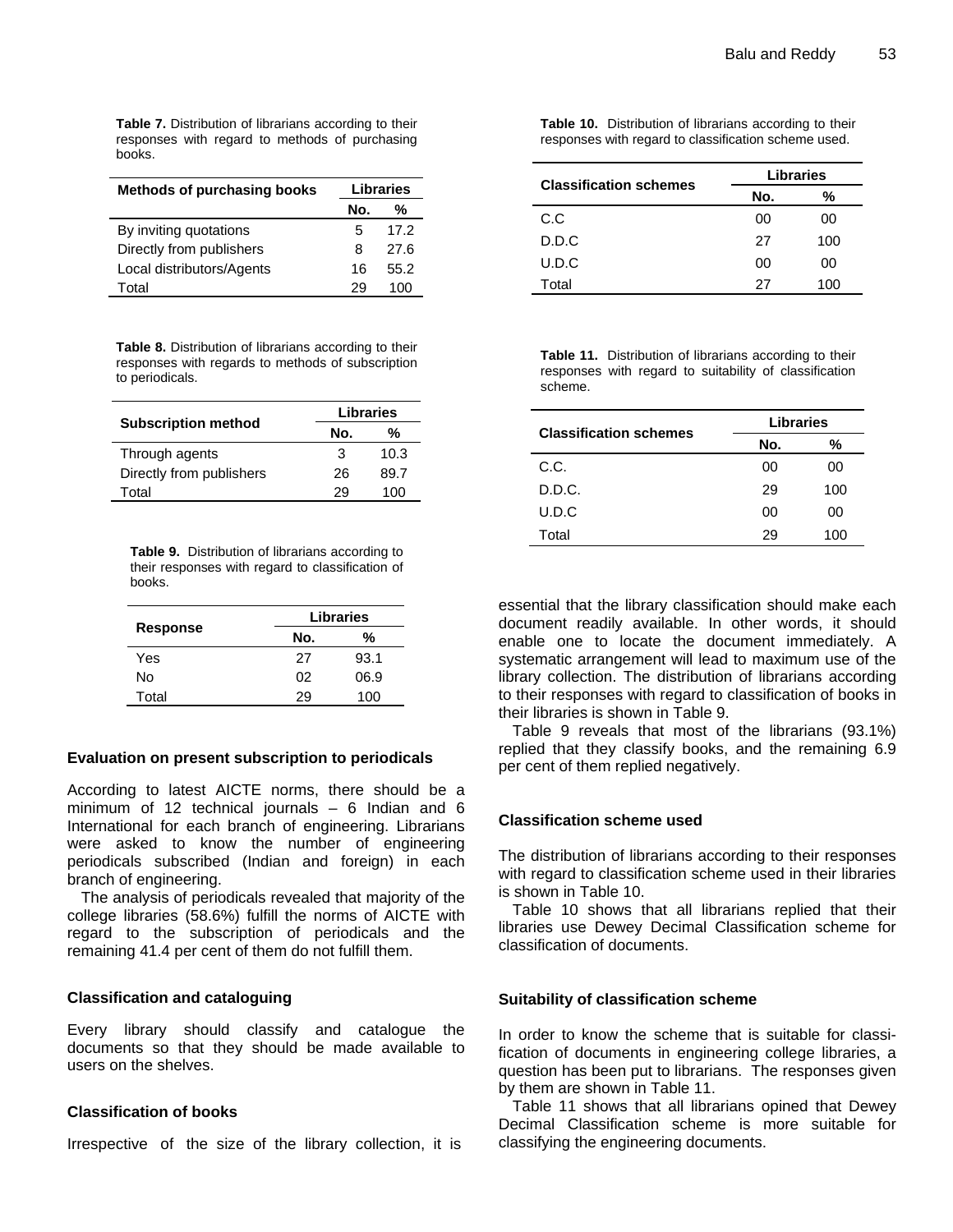**Table 12.** Distribution of librarians according to their responses with regard to cataloguing of books.

|          | <b>Libraries</b> |      |
|----------|------------------|------|
| Response | No.              | %    |
| Yes      | 28               | 96.6 |
| N٥       | 01               | 03.4 |
| Total    | 29               | 100  |

**Table 13.** Distribution of librarians according to their responses with regard to catalogue code used.

| <b>Response</b>                        |     | <b>Libraries</b> |  |
|----------------------------------------|-----|------------------|--|
|                                        |     | %                |  |
| AACR-II                                | 16. | 57.1             |  |
| Catalogue modules of Software packages | 12  | 42.9             |  |
| Total                                  | 28  | 100              |  |

**Table 14.** Distribution of librarians according to their responses with regard to the physical form of the library catalogue used.

| <b>Physical form of catalogue</b> | Libraries |      |  |
|-----------------------------------|-----------|------|--|
|                                   | No.       | %    |  |
| Book form                         | 05        | 17.2 |  |
| Shelf form                        | ΩO        | ΩO   |  |
| Card form                         | 11        | 38.0 |  |
| Computerized catalogue            | 13        | 44.8 |  |
| Total                             | 29        | 100  |  |

#### **Cataloguing of books**

Cataloguing is the process of creating a catalogue in libraries. This usually includes preparation of bibliographic description, determination of access points, assignment of subject headings and activities involved in physically preparing the item for the shelf. The distribution of librarians according to their responses with regard to cataloguing of books in their libraries is shown in Table 12.

It is observed from Table 12 that most of the librarians (96.6%) said that the books are catalogued in their libraries, and the remaining 3.4 per cent replied negatively.

#### **Cataloguing code used**

In order to know the catalogue code used in engineering college libraries for cataloguing of documents, a question has been put to the librarians. The replies given by them are shown in Table 13.

**Table 15.** Distribution of librarians according to their responses with regard to type of charging system used.

|                        |     | <b>Libraries</b> |  |  |
|------------------------|-----|------------------|--|--|
| <b>Charging system</b> | No. | %                |  |  |
| Ledger system          |     | 24.1             |  |  |
| Browne system          | 2   | 6.9              |  |  |
| Newark system          | 5   | 17.3             |  |  |
| Computerized system    | 15  | 51.7             |  |  |
| Total                  | 29  | 100              |  |  |

Table 13 shows, the majority of the librarians (57.1%) said that their libraries use AACR-II for cataloguing of books and the remaining 42.9 per cent use one of the catalogue modules of software packages.

#### **Physical form of library catalogue**

There are different types of physical forms of library catalogue, namely book form, sheaf form, card form and computerized catalogue. In order to know the physical form of library catalogue in engineering college libraries, a question has been put to the librarians. Their responses are shown in Table 14.

Table 14 shows that a high percentage of the librarians (44.8%) said that their libraries use computerized catalogue. It is obvious that 38 per cent use card form and the remaining 17.2 per cent use book form.

#### **Charging systems**

Librarians were asked to inform the charging systems used in their libraries. The responses given by them are shown in Table 15.

It is evident from Table 15 that the majority of librarians (51.7%) replied, their libraries use computerized system for issue and return of books, 24.1 per cent of them use Ledger system, 17.3 per cent of them use Newark system and the remaining 6.9 per cent use Browne system.

#### **Services**

Library services are the facilities provided by a library for the use of books and the dissemination of information. Engineering college libraries provide certain essential library services to their users. The services provided by them are circulation service, Inter-library loan service, document reservation facility, reference service, bibliographical service, indexing/abstracting service, referral service, CAS/SDI service, reprography service, newspaper clipping service and Internet facility.

In order to know the type of services provided by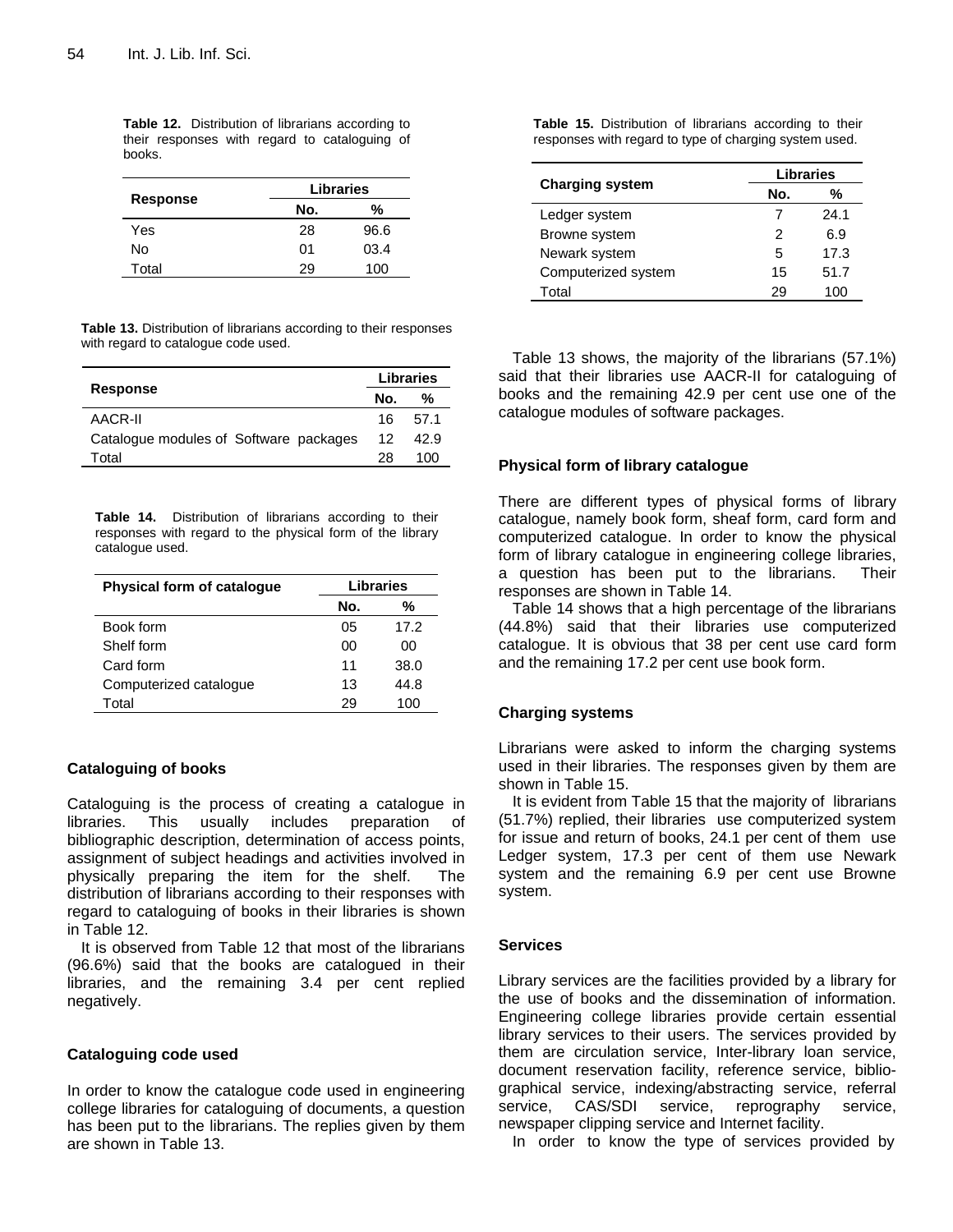**Table 16.** Distribution of librarians according to their responses with regard to library services offered.

|                               | Libraries |      |     |      |
|-------------------------------|-----------|------|-----|------|
| <b>Services</b>               | Yes       |      | No  |      |
|                               | No.       | %    | No. | %    |
| Circulation service           | 29        | 100  | 00  | 00   |
| Inter-library loan service    | 2         | 6.9  | 27  | 93.1 |
| Document reservation facility | 12        | 41.4 | 17  | 58.6 |
| Reference service             | 29        | 100  | 00  | ΩO   |
| Bibliographical service       | 5         | 17.2 | 24  | 82.8 |
| Abstracting /Indexing service | 10        | 34.5 | 19  | 65.5 |
| Referral service              | 22        | 75.9 | 7   | 24.1 |
| CAS/SDI service               | 10        | 34.5 | 19  | 65.5 |
| Reprographic service          | 29        | 100  | 00  | 00   |
| Newspaper clipping service    | 20        | 68.9 | 9   | 31.1 |
| Internet facility             | 25        | 86.2 | 4   | 13.8 |

**Table 17.** Distribution of librarians according to their responses with regard to the provision of library buildings.

|                 |     | <b>Libraries</b> |
|-----------------|-----|------------------|
| <b>Response</b> | No. | %                |
| Yes             | 6   | 20.7             |
| N٥              | 23  | 79.3             |
| Total           | 29  | 100              |

engineering college libraries, a question has been put to respondents. The responses are shown in Table 16.

It is evident from Table 16 that all the libraries offer circulation, reference and reprographic services. It is also evident from the table that the majority of libraries offer Internet facility (86.2%), referral service (75.9%) and newspaper clipping service (68.9%). It is evident from the table that a few libraries are offering document reservation facility (41.4%), abstracting/indexing service (34.5%) and CAS/SDI service (34.5%). A very few libraries offer bibliographical services (17.2%) and Interlibrary loan service (6.9%).

#### **Physical facilities**

Good physical facilities in the libraries are essential for comfortable reading and to sit in the library for longer hours to utilize the resources properly.

#### **Library building**

The library building itself plays a vital part in the important mission of bringing the library's materials into the lives and thinking of those who normally might not make use of this treasure house of knowledge.

**Table 18.** Distribution of librarians according to their responses with regard to adequacy of furniture and equipment.

|                                | Libraries |      |     |      |
|--------------------------------|-----------|------|-----|------|
| <b>Furniture and Equipment</b> | Yes       |      | No  |      |
|                                | No.       | %    | No. | %    |
| Binding equipment              | 10        | 34.5 | 19  | 65.5 |
| <b>Book trolleys</b>           | 03        | 10.3 | 26  | 89.6 |
| Display racks                  | 29        | 100  | ΩO  | ΩO   |
| Catalogue cabinets             | 22        | 75.9 | 7   | 24.1 |
| Water cooler                   | 29        | 100  | 00  | ΩO   |
| Vacuum cleaners                | 03        | 10.3 | 26  | 89.6 |
| Reprographic equipment         | 29        | 100  | ΩO  | 00   |
| Microform readers cum printers | 20        | 68.9 | 7   | 24.1 |
| Computers                      | 29        | 100  | იი  | 00   |

A question has been put to the librarians to know the provision of a separate library buildings in their colleges. The responses given by them are shown in Table 17.

Table 17 shows, the majority of the librarians (79.3%) replied that their colleges have no separate buildings for the library and few rooms are allotted for the library. It is observed from the table that 20.7 per cent of colleges have separate library buildings.

#### **Furniture and equipment**

Among the items included in the furniture and equipment category are books shelves, chairs, tables, staff desks, vertical files, card catalogue files, small book trucks, phonograph record players, sound motion picture projectors and screens, microfilm readers, type writers, supply cupboard, staff lockers and exhibition cases. The cost of furniture and equipment will vary in relation to the amount, style and type of equipment selected.

In order to know the adequacy of furniture and equipment in engineering college libraries, a question has been put to the librarians. The responses are shown in Table 18.

It is evident from Table 18 that all the libraries have display racks, water coolers, reprographic and electronic equipment and computers. It is also evident from the table that the majority of libraries have catalogue cabinets (75.9%) and microform readers cum printers (68.9%). A few libraries have other types of furniture and equipment.

# **FINDINGS**

The followings are the findings of the study:

1. About three-quarters of the librarians (75.9%) have PG with the M.L.I.Sc., degree.

2. A high percentage of them (41.4%) have 5 or less than 5 years of experience.